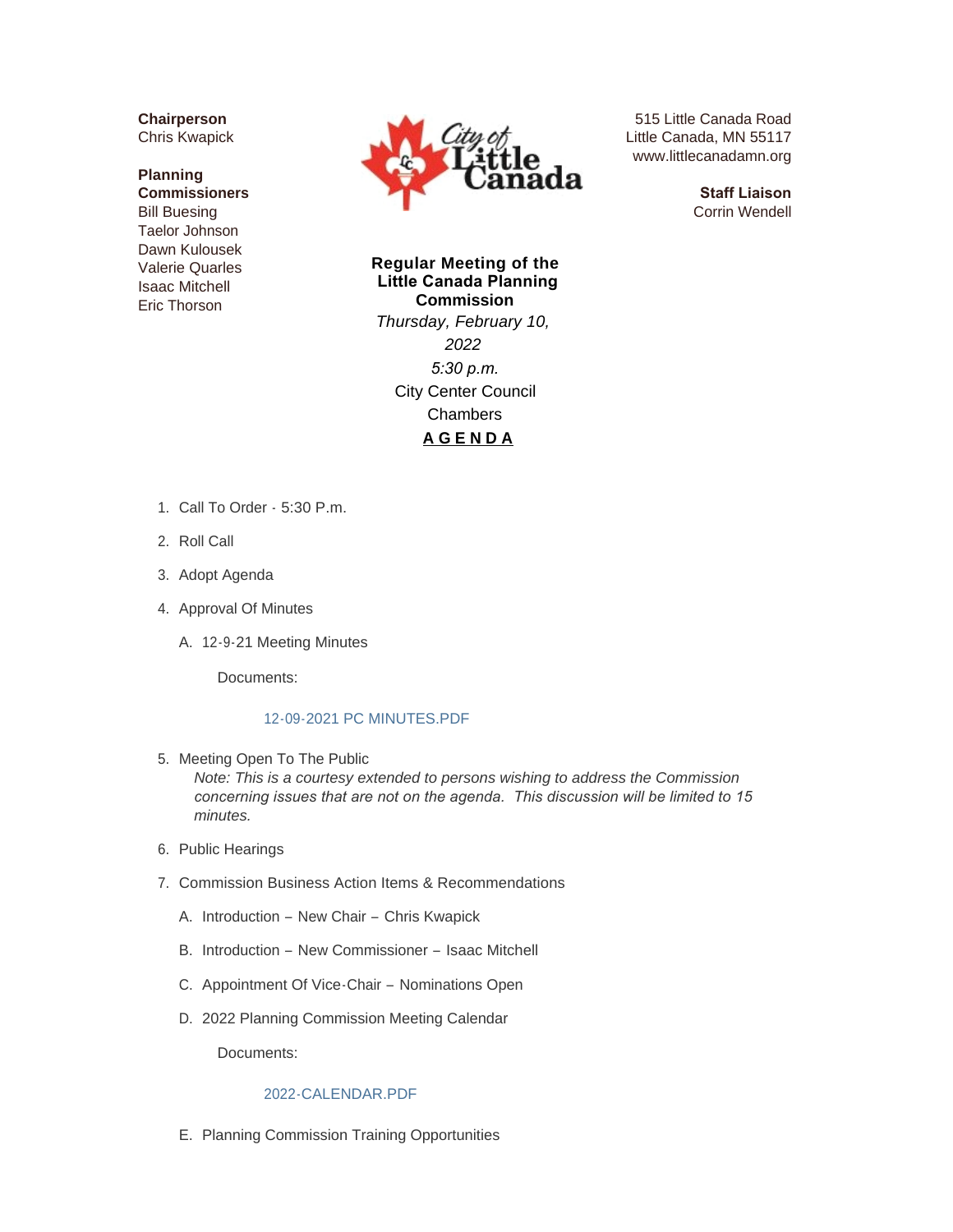- F. DRAFT Discussion Zoning Map Update
- 8. Reports From Staff
- 9. Reports From Commissioners
- 10. Adjournment

*This agenda is subject to change by additions and deletions.*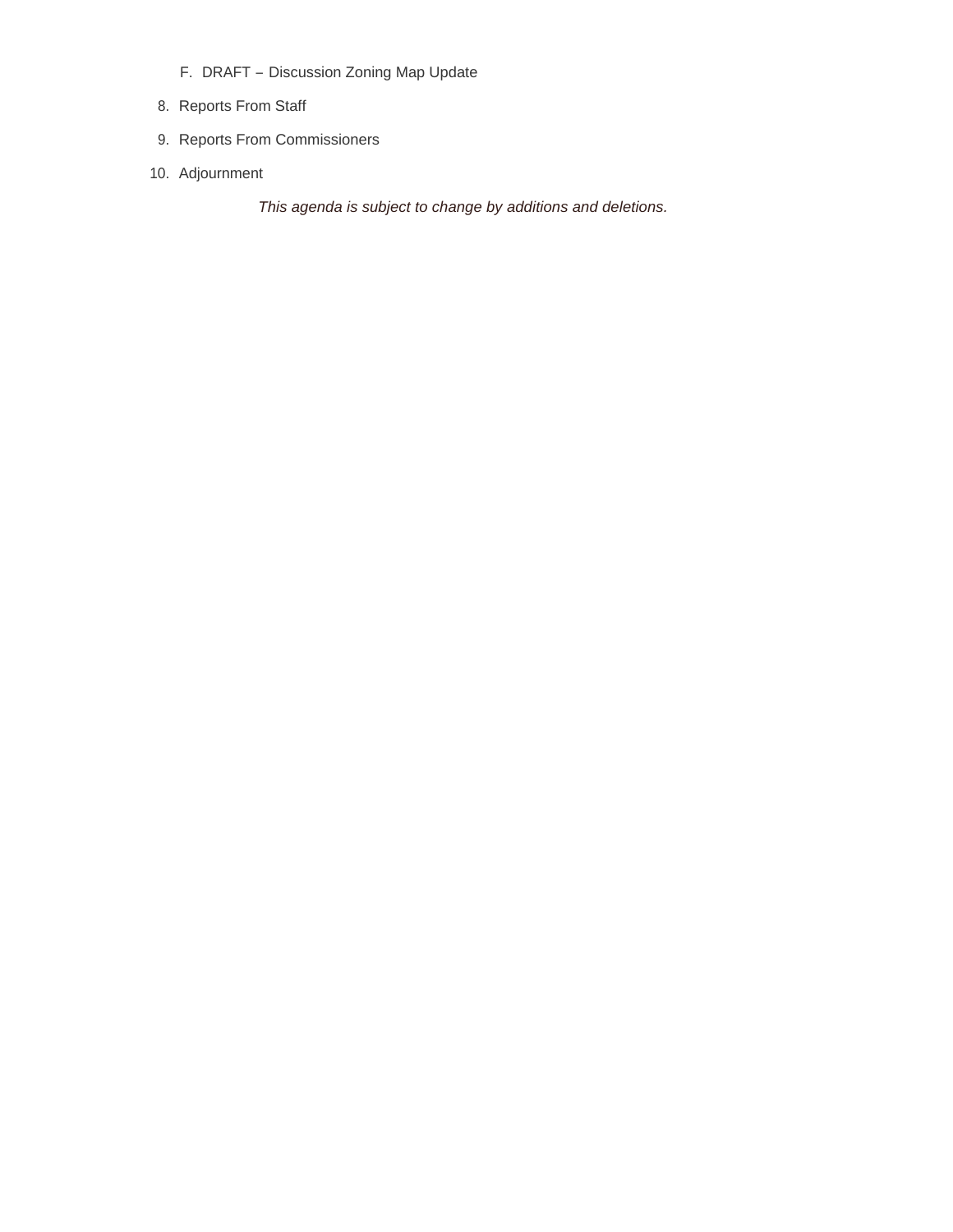# **MINUTES OF THE REGULAR MEETING PLANNING COMMISSION LITTLE CANADA, MINNESOTA**

#### **DECEMBER 9, 2021**

Pursuant to due call and notice thereof a regular meeting of the City Council of Little Canada, Minnesota was convened on the 9<sup>th</sup> day of December, 2021 in the Council Chambers of the City Center located at 515 Little Canada Road in said City.

Chair Nick Schwalbach called the meeting to order at 5:00 p.m. and the following members of the Planning Commission were present at roll call:

**PLANNING COMMISSION:** Johnson, Kwapick, Schwalbach, Buesing, Thorson, and Quarles. Absent: Kulousek

**ALSO PRESENT:** Community Development Director/ Planner Corrin Wendell

### **ADOPT AGENDA**

The agenda was approved as presented.

#### **MINUTES**

Commissioner Johnson made a motion to approve the November 10, 2021 Planning Commission minutes as submitted. Commissioner Kwapick seconded the motion. The motion was unanimously approved.

#### **OPEN TO THE PUBLIC**

No comments.

#### **PUBLIC HEARINGS**

None.

#### **COMMISSION BUSINESS: ZONING MAP AMENDMENT (REZONING) – 0 NORTH OWASSO BLVD (TWIN LAKE BLVD) – CASE #1406**

The Community Development Director presented a request for a rezoning for two properties located at 0 Owasso Boulevard. She stated that the rezoning would be from R-1 to R-3, which would be contingent upon a Comprehensive Plan amendment. She noted that the City of Little Canada is the property owner. She reported that when combined, the properties total 4.63 acres. She stated that this request would facilitate a proposal to construct two 60-unit residential buildings, each three stories in height. She stated that the housing product would be targeted towards families. She stated that the site is heavily wooded and advised that a border of trees would remain around the perimeter of the property. She noted that the City acquired the property through tax forfeiture in 1983 and it has remained vacant since that time. She displayed proposed elevations, noting that the design is not set in stone at this time. She reviewed the criteria that a zoning amendment should be reviewed against. She stated that a public hearing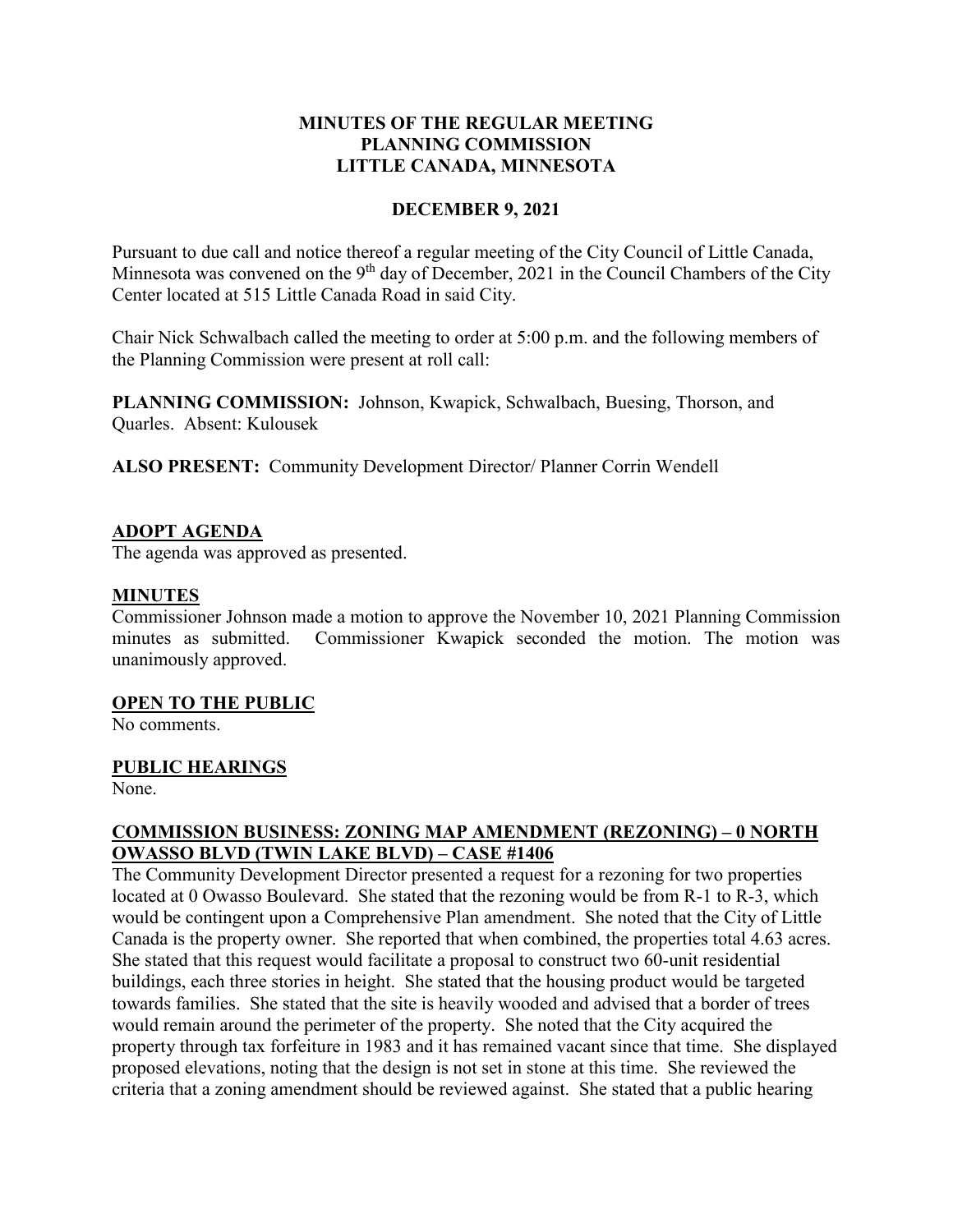#### **MINUTES PLANNING COMMISSION DECEMBER 9, 2021**

will be held at the December 15, 2021 City Council meeting and properties within 350 feet have been notified.

Chair Schwalbach commented that the property is currently guided for medium density housing in the Comprehensive Plan and acknowledged that this would be an increase to that density. He asked if there has been discussion on whether staff and/or the Council is supportive of that action.

The Community Development Director replied that a workshop was held with the City Council to discuss the proposal and the Council supported that change in density because of its transitional location. She commented that the change did seem to be welcome.

Chair Schwalbach asked if the property is surrounded by R-1 residential with the exception of Twin Lake.

The Community Development Director confirmed that to be true and provided details on surrounding zoning.

Paul Keenan, representing the applicant, provided details on the affordability that would be proposed for the units and the financing they would be attempting to obtain. He noted that this would be a two-phase project.

The Community Development Director stated that there has been an internal review committee to review the project and they have discussed access points, which seem favorable for Twin Lake Blvd. She confirmed that additional details on the project would be brought back through Site Plan review.

Commissioner Quarles asked if there are anticipated issues getting the Comprehensive Plan amendment approved by the Metropolitan Council.

The Community Development Director commented that she did not foresee any issues with that amendment.

Chair Schwalbach invited members of the public to speak.

Bill Dircks, 80 Twin Lake Boulevard, asked when details would be provided about the project itself.

Mr. Keenan anticipated that there would be a community open house in the spring to discuss project details.

Chair Schwalbach confirmed that there would also be another Planning Commission meeting to review the Site Plan once prepared.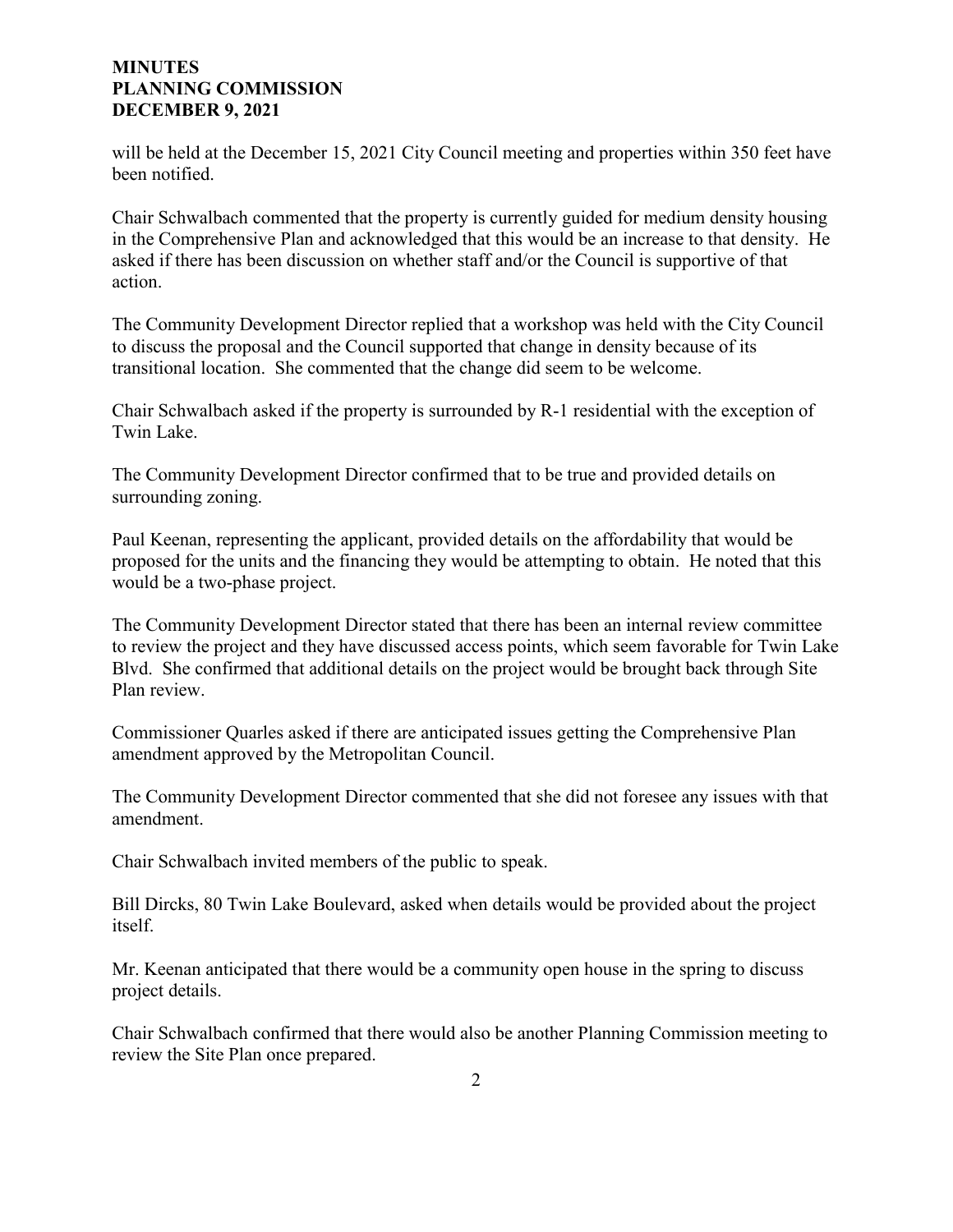#### **MINUTES PLANNING COMMISSION DECEMBER 9, 2021**

Commissioner Buesing asked what would happen if the Comprehensive Plan amendment were not approved.

The Community Development Director replied that the rezoning would not be approved if the Comprehensive Plan amendment were not approved. She confirmed that the increased density would provide additional housing opportunities for families and would meet many goals, therefore she believed the amendment would be seen as favorable.

Chair Schwalbach commented that he believes there would be interest related to screening, traffic flow and lighting from the adjacent R-1 properties as this moves forward.

Johnson introduced the following motion:

## *RECOMMENDING THE APPROVAL OF A ZONING MAP AMENDMENT TO REZONE 0 NORTH OWASSO BLVD, PID 313022310001 AND PID 313022310002 FROM R-1, LOW DENSITY RESIDENTIAL TO R-3, HIGH DENSITY RESIDENTIAL CONTINGENT UPON A COMPREHENSIVE PLAN AMENDMENT*

The foregoing motion was duly seconded by Quarles. Ayes (6). Nays (0). Motion passed.

### **COMMISSION BUSINESS: PRELIMINARY/FINAL PLAT AND VARIANCE – 3000 LABORE ROAD – CASE #1407**

The Community Development Director presented a request for a preliminary/final plat and variance for the property at 3000 Labore Road. She stated that the City received a major subdivision and variance application from Nathan Faire of Landmark of Little Canada, LLC and is proposing to construct 15 single-family homes. She stated that the property is zoned R-1 and is about 9.6 acres in size. She displayed the proposed preliminary plat which identifies the lots. She displayed the grading and storm sewer maps, noting that engineering staff would continue to review and provide input to the applicant. She displayed the proposed placement of the homes, noting that some of the homes are proposed to be closer to the street. She reviewed the zoning code requirements and variance requirements. She stated that staff feels that there is a unique and special circumstance for the property because of the location of the wetland and topography of the site. She stated that staff agrees that this site layout is most conducive to the site and challenges it possesses. She reviewed the anticipated schedule moving forward. She noted that the City Council will hold a public hearing on January 26, 2022. She noted that the applicant was not able to be present tonight, but she could bring forward any comments the Commission may have.

Chair Schwalbach acknowledged that the Commission discussed this earlier when it reviewed the Comprehensive Plan amendment.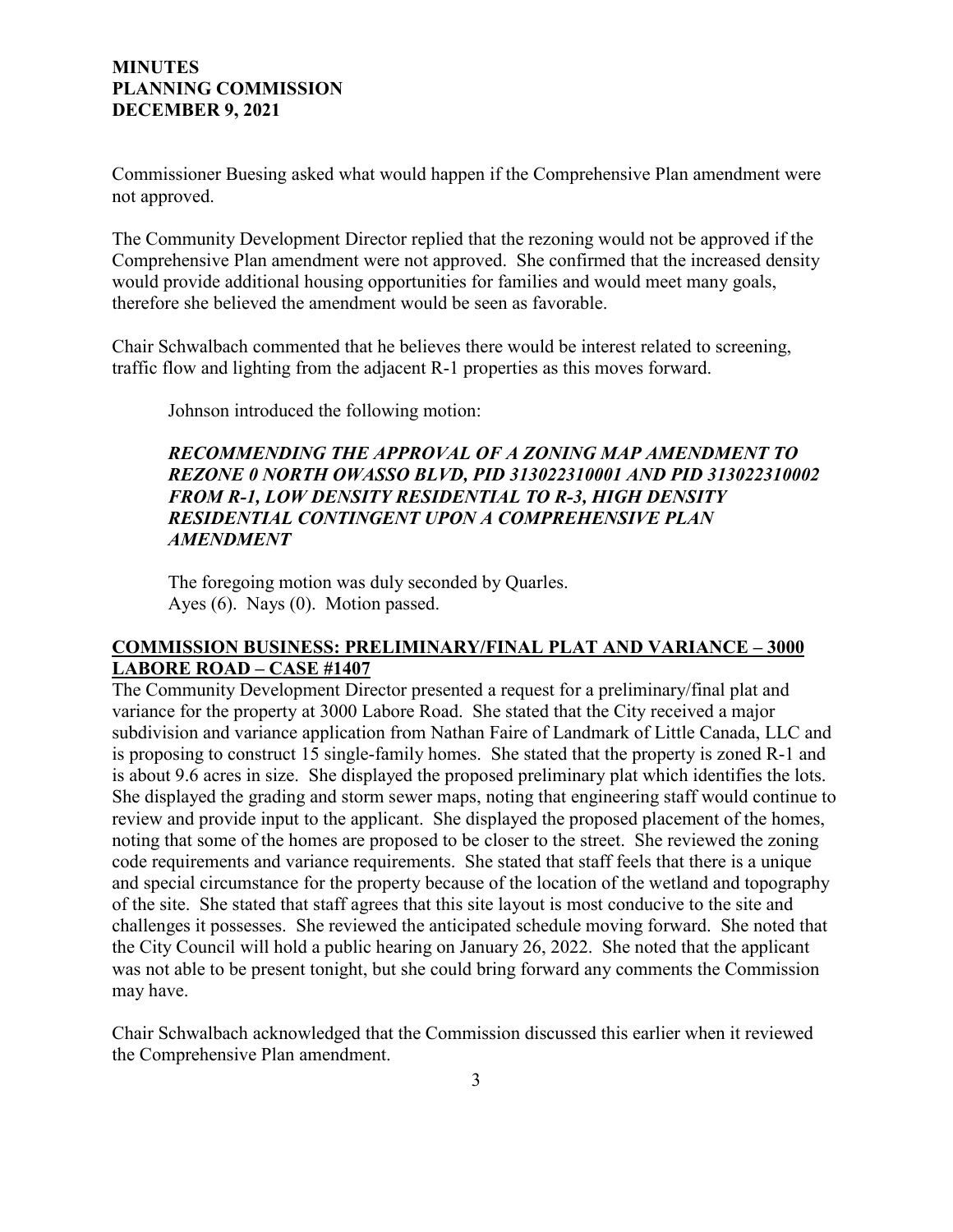#### **MINUTES PLANNING COMMISSION DECEMBER 9, 2021**

Commissioner Quarles asked how closely staff working with the applicant related to home placement near the wetlands.

The Community Development Director commented that cluster development does provide benefit in allowing the natural environment remains and for protection of the wetlands.

Commissioner Quarles stated that she does prefer the cluster development. She asked if there should be a conservation easement over the wetland to provide that protection rather than includes those areas within the home lots.

The Community Development Director commented that she would assume the developer wants to maximize the land area for the homeowner. She stated that staff would be able to monitor the wetland area. She stated that a comment was received from a resident with stormwater questions and wetland management concerns. The resident wanted to ensure that the drainage would be handled on the site and not impact adjacent properties. She stated that staff would require asbuilts to be submitted for each lot to ensure the properties would not impact anyone else.

Commissioner Johnson commented that she likes that the buildable area is much more compatible with this plan. She stated that she understands the depth needing to be adjusted because of the wetland. She stated that she is struggling to find a reason to issue a lot width variance as the reasoning would seem to be to support 15 lots rather than 14 lots. She stated that the variance of 77 feet equates to one lot and therefore she struggles to see a justification outside of financial factors.

Chair Schwalbach commented that while he agrees, he also acknowledges that in the previous case the City increased density. He stated that he also could not imagine the cost to complete the elements of this project and therefore is unsure that this project would be feasible without the last lot. He stated that he is happy to see there is a developer willing to make this project work. He stated that he would prefer this path over having the property sit vacant.

Commissioner Johnson stated that she does agree with this comment as opinion but struggles to find justification outside of financial hardship.

The Community Development Director stated that the previous discussion of the Commission focused on the density that would be needed to meet the guiding for the property. She stated that if one lot were removed, the site would not meet the required density for the site.

Commissioner Kwapick stated that when a previous plan for this project was reviewed about three years ago there was a much more compact plan because of the difficult topography and soil conditions on the site. He stated that proposal was denied because it was too much. He appreciated the creativity that was put into this plan and acknowledged that it is a tough property. He believed that this would be a good development for the site.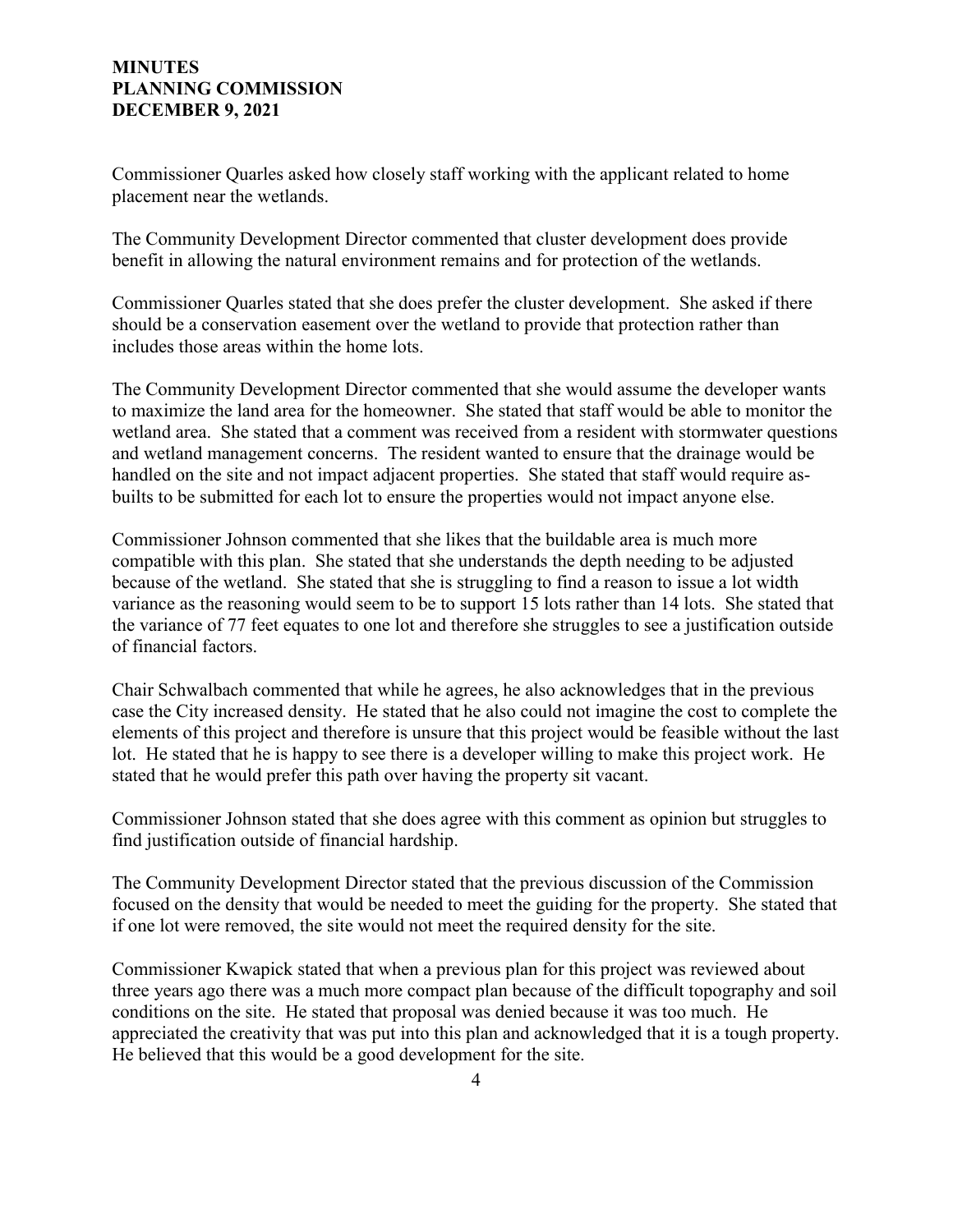Schwalbach introduced the following motion:

# *RECOMMENDING THE APPROVAL OF A PRELIMINARY/FINAL PLAT AND VARIANCES FOR FRONT YARD SETBACKS, LOT WIDTHS, AND CUL-DE-SAC LENGTH FOR THE PROPERTY LOCATED AT 3000 LABORE ROAD, PID 04-29- 22-24-0015, WITHIN THE R-1, LOW DENSITY RESIDENTIAL DISTRICT AS STATED IN THE STAFF REPORT*

The foregoing motion was duly seconded by Johnson. Ayes (6). Nays (0). Motion passed.

### **REPORTS FROM STAFF**

The Community Development Director stated that staff is going to be working with the University of Minnesota Resilient Communities Program again on an implementation project for the transit stops in Little Canada. She noted that this is the last meeting of Chair Schwalbach and thanked him for all the work that he has done on behalf of the Planning Commission. She stated that she will be having wrist surgery the following Monday and will be out of the office recovering therefore she was unsure if there will be a January meeting for the Commission.

### **REPORTS FROM COMMISSIONERS**

Commissioner Johnson thanked Chair Schwalbach for his service on the Commission noting that he has been a great person to learn from.

#### **There being no further business, the meeting was adjourned at 5:48 p.m.**

Respectfully submitted,

Amanda Staple *TimeSaver Off Site Secretarial, Inc.*